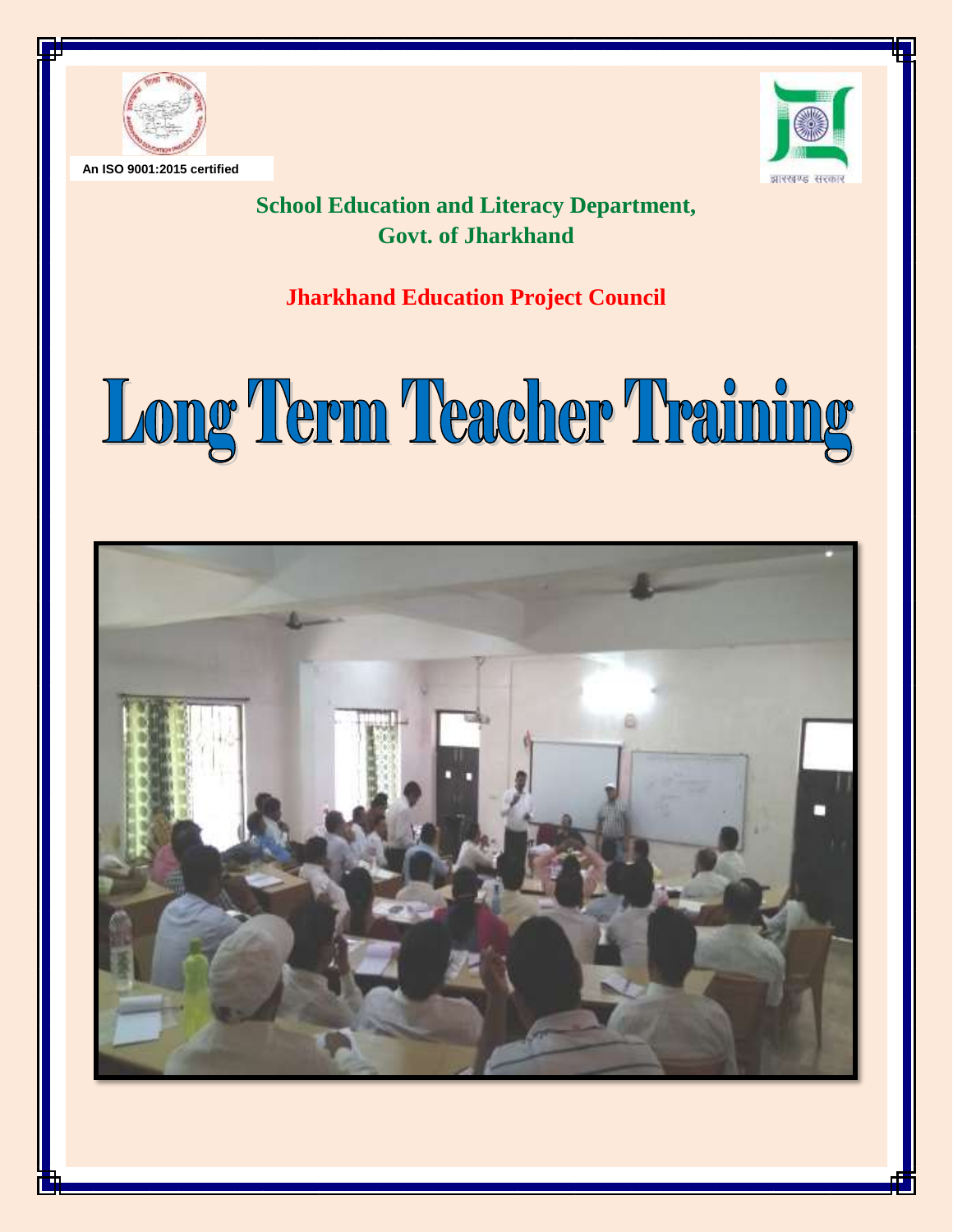## **Long Term Teacher Training**

As part of project SATH's ongoing efforts to identify and diagnose educational challenges, Jharkhand conducted a state-wide Teacher Needs Assessment (TNA) in 2018. The TNA was designed to test primary, upper primary and secondary teachers both subject content as well as pedagogy. The objective of this assessment was to gain a deeper understanding of the professional development needs of teachers, while identifying knowledge gaps that might be translating into poor learning outcomes for students.

The test was administered in five rounds to 89,000 teachers – almost 74 percent of teachers in the state. This was a massive undertaking that required coordination at the state, district and block level. Several measures were put into place to ensure the success of implementation at such scale. First, the test was digitized and conducted online. The state used a platform that tabulated results live and provided real-time feedback on teacher performance. Second, stringent anticheating mechanisms were developed to automatically flag cheating. This required the design of an algorithm that took into consideration factors such as the time take to complete the test, duplicate responses, and answer patterns. After responses were filtered and discarded based on these parameters, approximately 46,000 responses were used as a final sample. Finally, statewide auditing mechanisms ensured the smooth and fair conduction of the TNA across all rounds.

Overall, the data collected offers one of the most comprehensive snapshots of state-wide teacher competencies and professional development needs in the country, and has been disseminated by subject, learning objective, teacher grade level and even geographical location. The average score was 53 percent, and more specifically the primary level results show that across Hindi, English and Mathematics, 89 percent of teachers are not comfortable with grade 5 competencies.

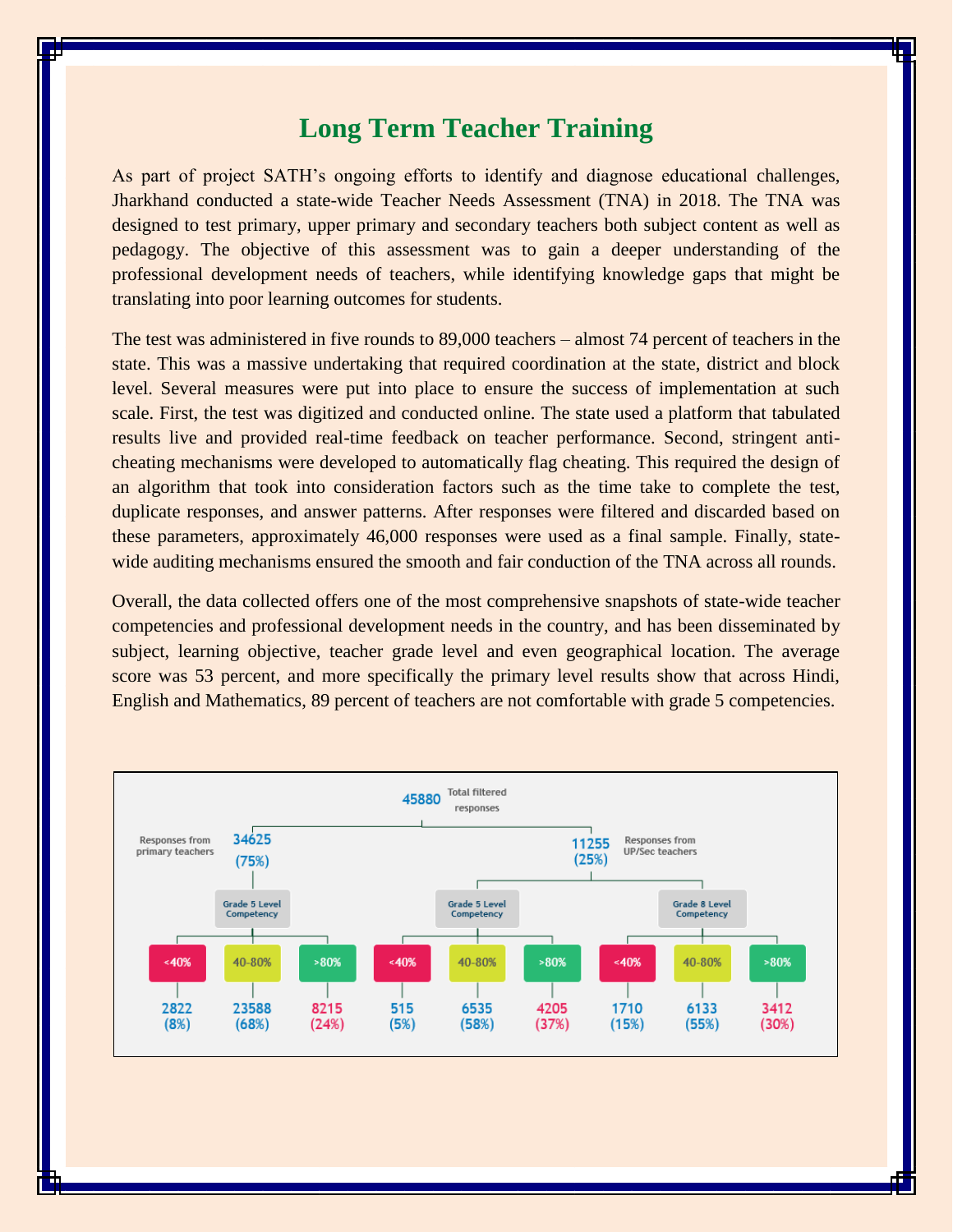These results are already deeply concerning – and are even more so when contrasted with student outcomes. We can see that the state's top performing blocks scored significantly higher on the TNA compared to the bottom performing blocks. More interestingly, we mapped the TNA to Gyan Setu data (see Figure 1) and were able to corroborate that teachers are indeed least comfortable in the very same learning objectives that students are struggling to see meaningful improvements in. In English reading comprehension, teachers scored the lowest across all learning objectives with only 28 percent passing, while Grade 5 students across the state have seen no improvement in English reading comprehension over the past 4 months.





These results triggered a deep reflection exercise into the current structures in place to support teachers – specifically in-service teacher training programs. The biggest challenges identified with current programs are: (1) most teacher training programs are not designed to increase teacher ability, as they focus only on pedagogy and fail to address the competency gap; (2) a standardized training curriculum is delivered to all teachers irrespective of individual ability; (3) multi-level cascade leads to significant dilution of training quality; and (4) training of 5-10 days a year has very limited impact in terms of bridging the capacity gap; especially in subjects like English.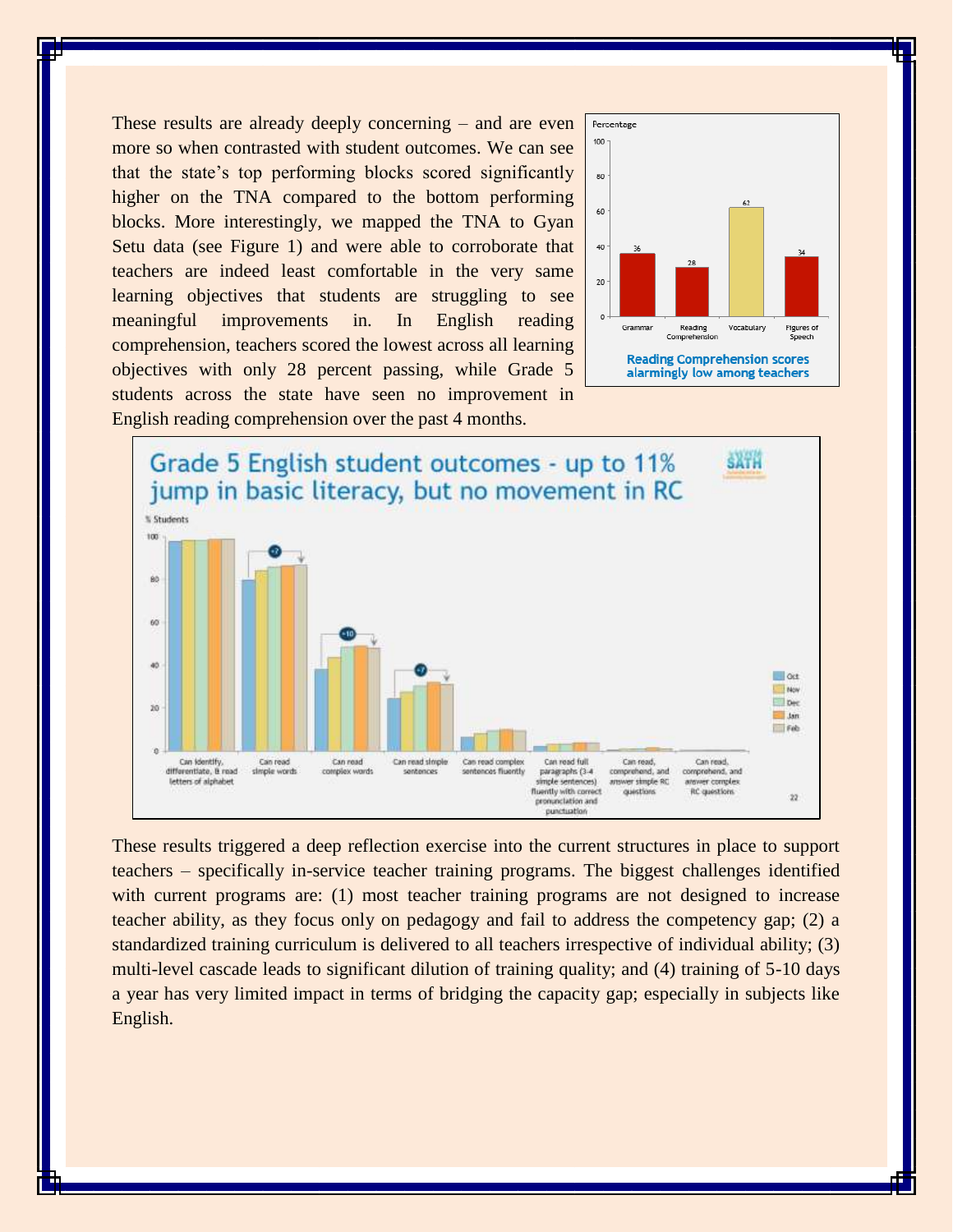In response to these challenges, Jharkhand has prepared a strategic roadmap for teacher training with a completely revamped framework (see Figure below). This bold new initiative will utilize





<10 Days of Training Most states run between 5-10 days of training covering limited ground







**No Cascade Training** Direct training by through digital medium & experts at block level

Basic training on curricular content,

Need based training customized via

pedagogy, & essential concepts

blended model of digital + f2f

**Back to School Training** 

**Personalised Trainings** 



50-100 Days of Training Year round consistent training to fundamentally up-skill teachers

a blended model of digital and in-person training, to provide up to 70 days of training in content and pedagogy for all three subjects till Grade 5. This mandatory training will be implemented across all 1.2 Lakh teachers in the state, and is the first content-based in-service teacher training program of its kind. Some key characteristics are:

- Teachers across the state will be grouped on the basis of their level of mastery over subject matter and pedagogy. Grouping will be determined through a professionally conducted TNA in June, that will cover all the three content areas. The goal of the assessment is to identify the teacher competency levels for subjects and subject pedagogy, and place teachers in one of three groups, each catering to different learning levels.
- Personalised training curriculum will be prepared for each group based on the needs of individual teachers.
- Each month, teachers will attend 2 days of in-person training, supplemented by approximately 10-20 hours of digital content on a mobile app. Over the course of a year, this will add up to between 50-70 days of training.

The upcoming state-wide TNA and the mobile application are the two most critical elements for the success of this initiative. The TNA will be professionally designed and analyzed by an organization with vast experience in developing teacher assessments, and the test scores will be used to determine the teacher groupings. It will serve as the baseline assessment for a multi-year assessment of teacher competencies, and UNICEF is supporting the state by funding the whole test design and implementation.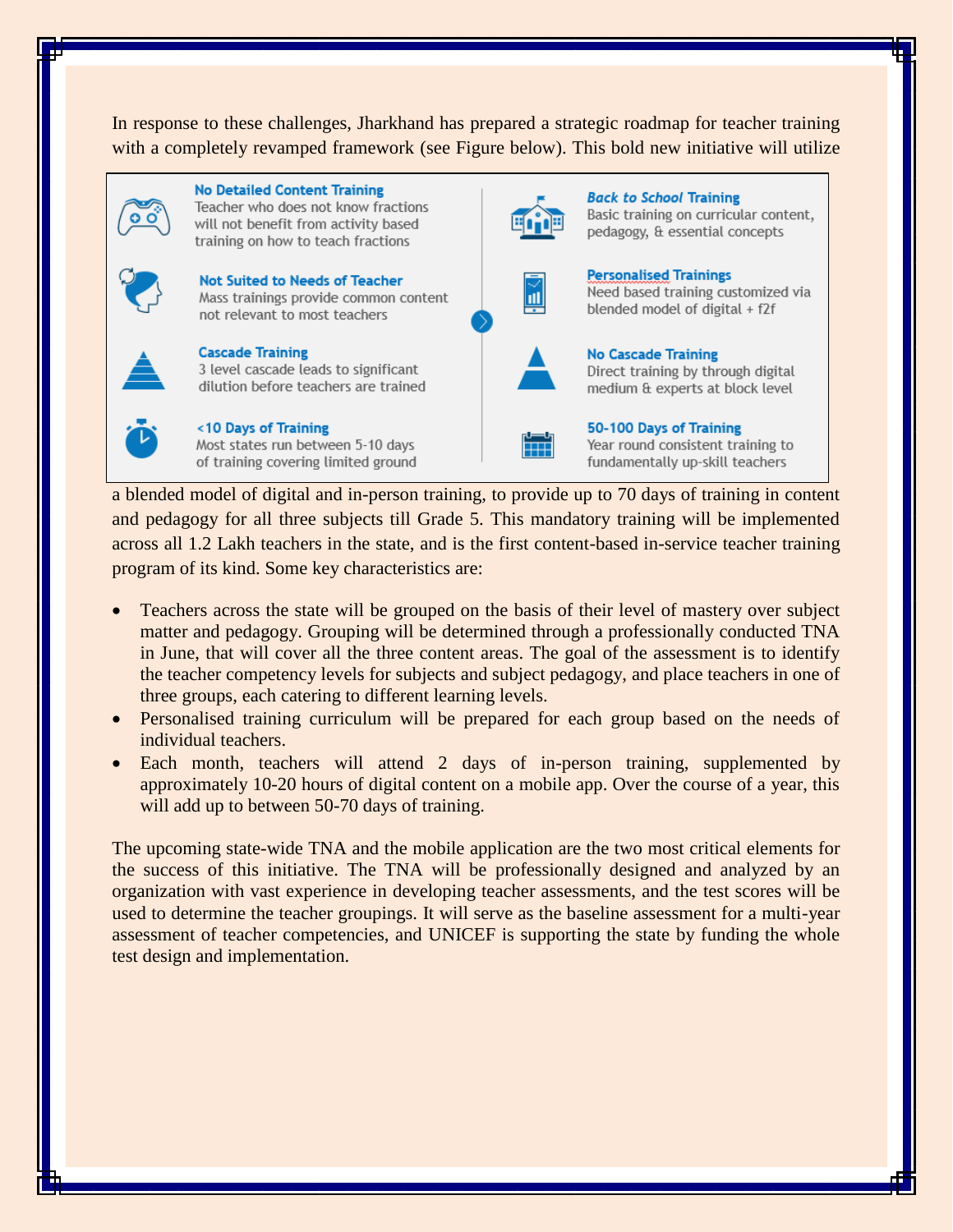The mobile application will also play a key role, and is being designed with four critical functionalities in mind: (1) the app will host the TNA and can be used to track test completion and cheating; (2) it will contain the full digital library of content for all subjects, and will use the



groupings to direct teachers to complete their unique curriculum based on their groupings; (3) it will serve as an MIS platform and will provide the state with real-time tracking of teacher progress and assessment scores for each module; and (4) it will have a sophisticated scheduling mechanism for teachers and master trainers to schedule and mark attendance for in-person classes. As such, the app will be an end-to-end platform facilitating every step of the teacher training process, and is the first of its kind developed at such scale.

The state has mapped the curriculum for each teacher group to NCERT standards, and has created a one year framework for both the physical and digital monthly modules. The trainings will utilize a combination of existing open-source and newly created content. Since the goal is to ensure that all content included is culturally sensitive and adapted to the Jharkhand context, open source content will also be dubbed or modified to meet the needs of teachers in the state. A workshop was conducted in mid-April where top organizations from across the country with innovative ed-tech content were invited to Ranchi to present their content and master teacher training experience. Conversations with these organizations are still underway and the right partner will be identified to support training and content development.

The state is currently in the content development phase. A detailed framework has been mapped out for each monthly module for each subject. The first English digital module for example focuses heavily on providing teachers with a foundation of English phonics, while teaching them the best practices in delivering strong phonics lessons. This module is divided into 6 broad learning objectives, and in turn each single learning objective is reinforced through a series of videos, audio clips, articles, and multiple choice question based activities. After these content pieces for each learning objective is an assessment, to test whether the teacher is prepared to move on to the next learning objective. Overall, this single monthly module will consist of more than 15 videos, 10 audio clips, 10 activities and 6 assessment – all of which will need to be heavily researched, dubbed, scripted out, filmed in classrooms, edited, and finalized. To support these activities, the state has assigned a dedicated team of State Resource Group members who were selected through a rigorous and competitive application process, and work full-time on developing this content.